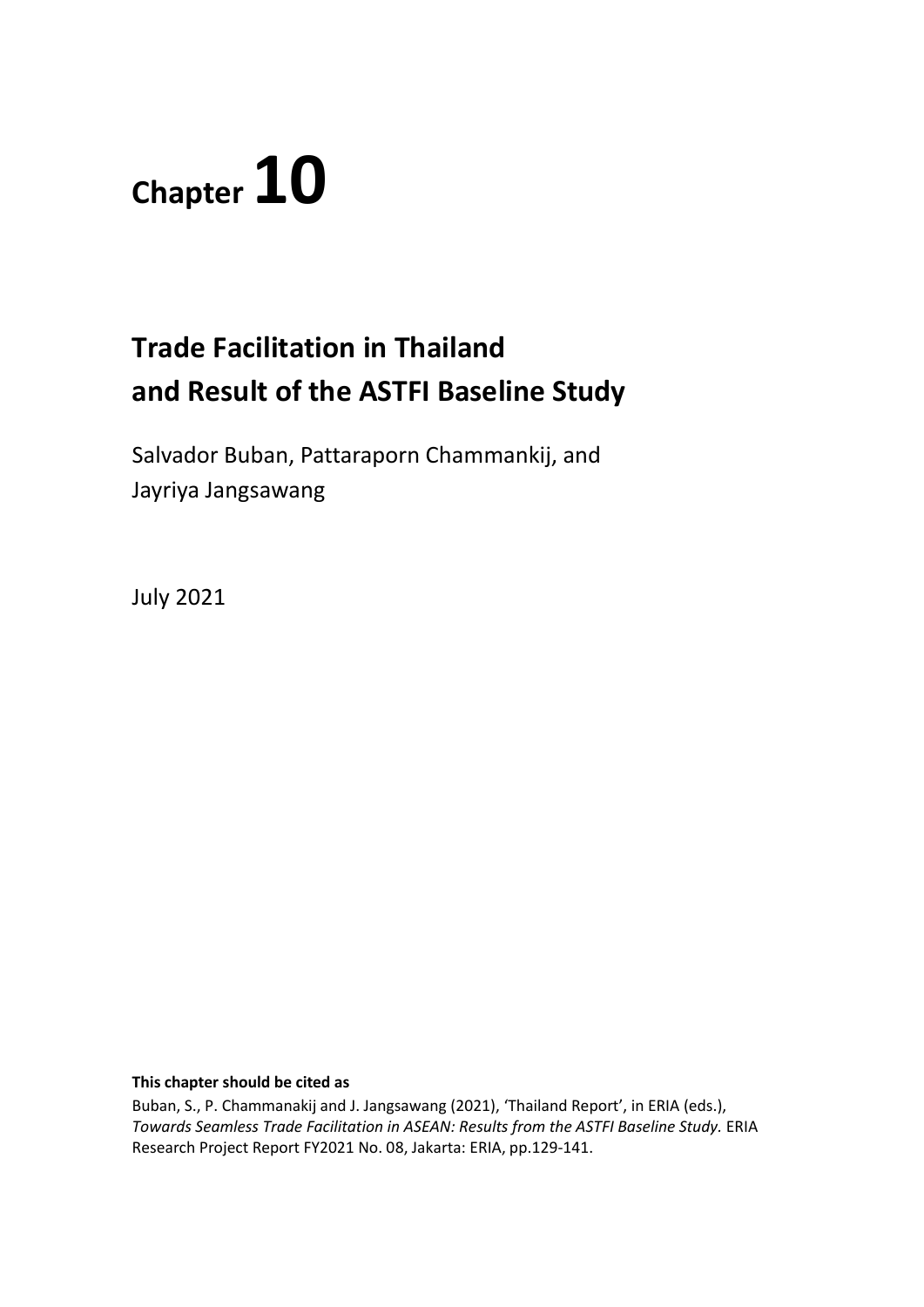### Chapter 10

## Trade Facilitation in Thailand and Results of the ASTFI Baseline Study<sup>1</sup>

*Salvador Buban, Pattaraporn Chammankij, and Jayriya Jangsawang*

#### **1. Trade Overview**

Thailand is one of the most open economies in the Association of Southeast Asian Nations (ASEAN). The total volume of trade to gross domestic product (GDP) was 121% in 2018, down from its peak of 140% in 2008 (World Bank, n.d.). Thailand's 10 most important trading partners are China, Japan, the United States, Malaysia, Viet Nam, Indonesia, Singapore, Australia, Hong Kong, and the Republic of Korea (henceforth, Korea) – comprising 61% of the total trade value. Amongst them, China is the biggest trading partner with 16% in trade value, followed by Japan and the United States, at 12% and 9%, respectively. Amongst the ASEAN countries, Indonesia, Malaysia, Singapore, and Viet Nam are the biggest trading partners, with a combined trade value of 16% of Thailand's total trade value (Ministry of Commerce, n.d.).

Table 10.1 summarises the main export and import products from and to Thailand. In terms of exports, motor vehicles, accessories, and components are the main exporting products, comprising 11% of total exports in 2018, reflecting the important and steady growth of the industrial sector. The 10 most important import products of Thailand shared 62% of the import value. Crude oil still ranked first for a long time, followed by machinery and electric machinery. Consequently, considerable evidence shows that Thailand needs to import machinery and significant materials from other countries.

| No.            | <b>Main Export Products</b>           | <b>Main Import Products</b>               |  |
|----------------|---------------------------------------|-------------------------------------------|--|
| $\mathbf{1}$   | Motor cars, parts, and accessories    | Crude oil                                 |  |
| 2              | Automatic data processing machines    | Machinery and parts                       |  |
|                | and parts thereof                     |                                           |  |
| 3              | Precious stones and jewellery         | Electrical machinery and parts            |  |
| 4              | Rubber products                       | Chemicals                                 |  |
| 5              | Polymers of ethylene, propylene, etc. | Jewellery, including silver bars and gold |  |
|                | in primary forms                      |                                           |  |
| 6              | <b>Refined fuels</b>                  | Iron, steel, and products                 |  |
| $\overline{7}$ | Chemical products                     | Parts and accessories of vehicles         |  |
| 8              | Electronic integrated circuits        | Electronic integrated circuits            |  |

**Table 10.1: Thailand's Important Export and Import Products – Worldwide**

<sup>&</sup>lt;sup>1</sup> This report is based on the 2018 data of the ASTFI baseline study survey.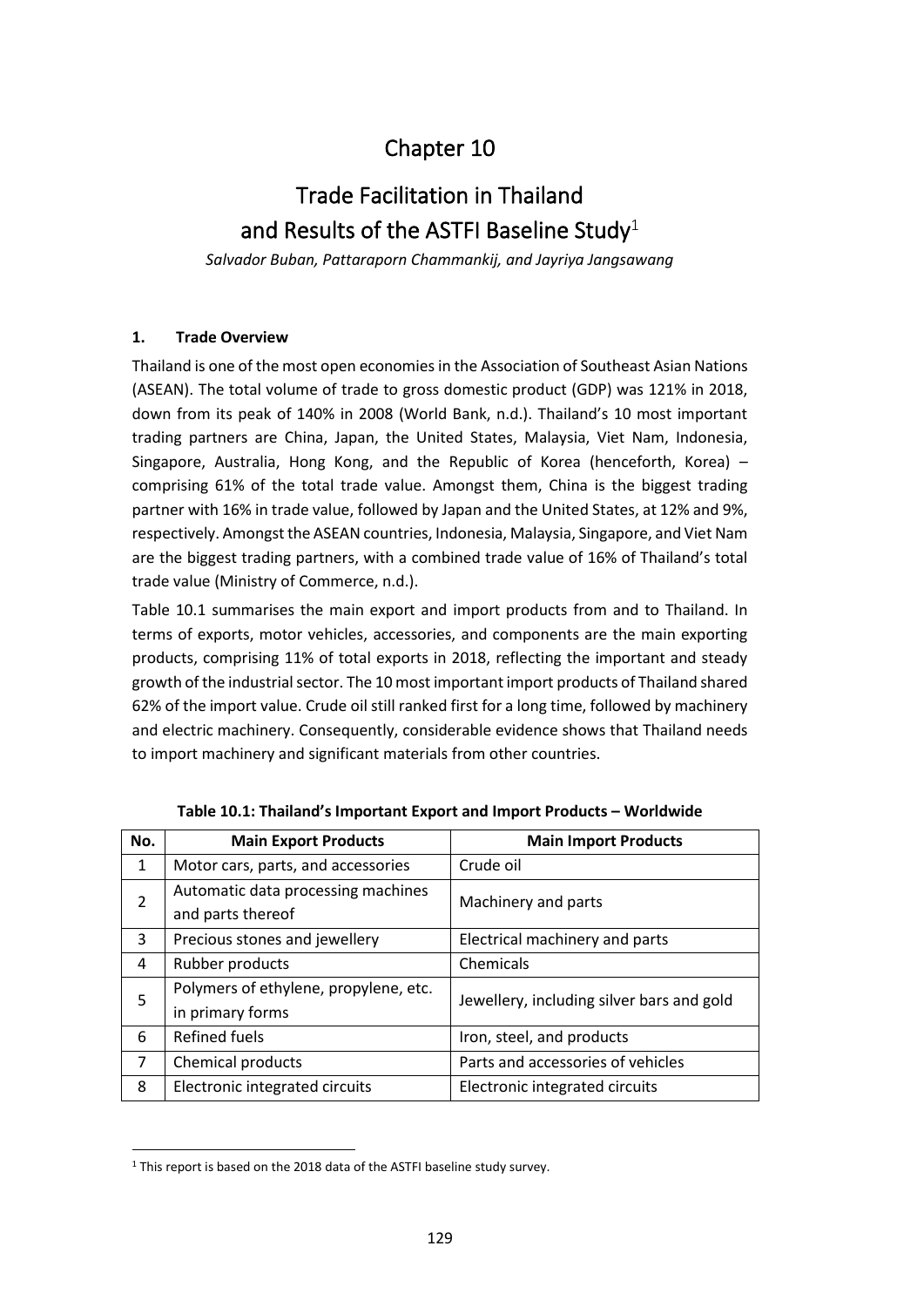| a                                                                                    | Machinery and parts thereof       | Other metal ores, metal waste scrap, and<br>products |  |  |
|--------------------------------------------------------------------------------------|-----------------------------------|------------------------------------------------------|--|--|
| 10                                                                                   | Iron and steel and their products | Computers, parts, and accessories                    |  |  |
| Source: Ministry of Commerce, Thailand (n.d.), Foreign Trade Statistics of Thailand. |                                   |                                                      |  |  |

<http://tradereport.moc.go.th/DashBoard/DashBoardChartEng.aspx> (accessed 1 July 2018).

#### **2. Secondary Indicators of the Trading Environment**

From 2006 to 2015, there were significant improvements in the trade facilitation environment in Thailand, as shown by a 47% reduction in the cost to export and a 45% reduction in the cost to import. The improvement in cost was complemented by a shorter time to export, from 24 days to 14 days, while the time to import was shortened from 22 days to 13 days (Table 10.2).

#### **Table 10.2: Trading Across Borders Achievement, 2006–2015**

| Economy                                    | 2015  | 2006  |
|--------------------------------------------|-------|-------|
| DTF - trading across borders               | 83.57 | 57.44 |
| Documents to export (number)               | 5     | 9     |
| Documents to import (number)               | 5     | 12    |
| Cost to export (\$ per container deflated) | 595   | 1,138 |
| Cost to import (\$ per container deflated) | 760   | 1,398 |
| Time to export (days)                      | 14    | 24    |
| Time to import (days)                      | 13    | 22    |

DTF = distance to frontier.

Note: The distance to frontier score captures the gap between an economy's performance and a measure of best practice across the entire sample of all indicators for 10 Doing Business topics (World Bank (2016), Distance to Frontier and Ease of Doing Business Ranking.

[https://www.doingbusiness.org/content/dam/doingBusiness/media/Annual-Reports/English/DB17-](https://www.doingbusiness.org/content/dam/doingBusiness/media/Annual-Reports/English/DB17-Chapters/DB17-DTF-and-DBRankings.pdf)

[Chapters/DB17-DTF-and-DBRankings.pdf](https://www.doingbusiness.org/content/dam/doingBusiness/media/Annual-Reports/English/DB17-Chapters/DB17-DTF-and-DBRankings.pdf) (accessed 1 July 2018). The DTF of trading across borders reflects a combination of the costs and time required for exports and imports.

Source: World Bank (2018), Ease of Doing Business.

[https://www.doingbusiness.org/content/dam/doingBusiness/excel/db2020/Historical-data---COMPLETE](https://www.doingbusiness.org/content/dam/doingBusiness/excel/db2020/Historical-data---COMPLETE-dataset-with-scores.xlsx)[dataset-with-scores.xlsx](https://www.doingbusiness.org/content/dam/doingBusiness/excel/db2020/Historical-data---COMPLETE-dataset-with-scores.xlsx) (accessed 1 July 2018).

Thailand has maintained a good trade facilitation environment, as measured by the Domestic Logistics Performance Index (LPI) indicators (Table 10.3). Based on a survey, $^2$ 100% of respondents in 2016 answered that every aspect of Thailand's logistics environment had improved since 2013 (customs clearance procedures, other official clearance procedures, trade and transport infrastructure, telecommunication and

<sup>2</sup> In the 2016 edition, the survey was open in two phases, in October–December 2015 and in March–April 2016. It followed a uniform sampling randomised approach to gain the most possible responses from underrepresented countries. The survey covered six dimension of logistics: customs, infrastructure, international shipments, logistics quality and competence, tracking and tracing, and timeliness.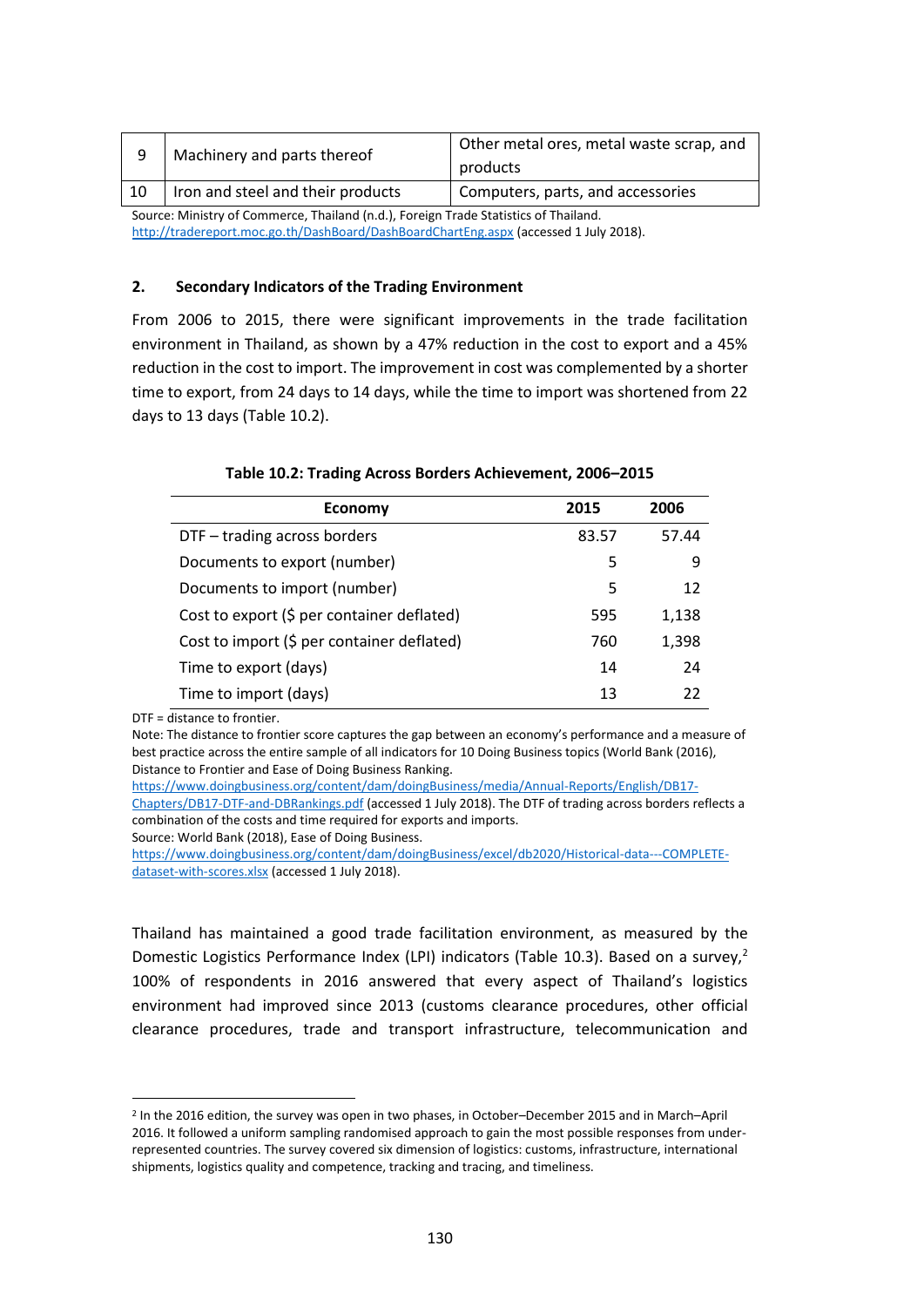information technology infrastructure, private logistics services, regulations related to logistics, and solicitation of informal payments).

The domestic LPI survey also indicates that none (0%) of the respondents perceived the trade and transport related infrastructure (ports, airports, roads, warehousing, telecommunications, and information technology) to be low quality. Improvement is needed, however, in the area of competence and quality services delivered by logistics service providers in road and rail because 0% of respondents perceived them to be of high quality.

| <b>Indicator</b>                      | 2014 | 2016 | 2018 |
|---------------------------------------|------|------|------|
| <b>International LPI</b>              |      |      |      |
| Overall rank                          | 35   | 45   | 32   |
| Customs LPI rank                      | 36   | 46   | 36   |
| <b>Domestic LPI</b>                   |      |      |      |
| Clearance and delivery of imports     | 100% | 100% | 100% |
| Clearance and delivery of exports     | 100% | 100% | 100% |
| Transparency of customs clearance     | 50%  | 100% | 100% |
| Transparency of other border agencies | 50%  | 100% | 100% |
| Solicitation of informal payments     | 0%   | 0%   | 0%   |

**Table 10.3: Logistics Performance Index Achievement, 2014–2018**

LPI = Logistics Performance Index.

Sources: World Bank (2018), Logistics Performance Index, International LPI

[\(https://lpi.worldbank.org/international/scorecard/radar/254/C/THA/2016#chartarea](https://lpi.worldbank.org/international/scorecard/radar/254/C/THA/2016#chartarea) (accessed 1 July 2018); and Domestic LPI

[\(https://lpi.worldbank.org/domestic/environment\\_institutions/2018/C/THA#chartarea](https://lpi.worldbank.org/domestic/environment_institutions/2018/C/THA#chartarea) (accessed 1 July 2018).

#### **3. Customs Clearance Process**

The following is a brief description of the customs clearance process in Thailand when importing or exporting goods, highlighting the use of e-import and e-export procedures.

When a shipment arrives in Thailand, importers are required to submit a goods declaration together with supporting documents for the imports, if needed, to a customs officer at the port of entry. In addition, some goods may require permits from the relevant permit issuing agencies, depending on the value and nature of the imports.

The necessary documents include (i) an import declaration; (ii) a bill of lading or air waybill; (iii) an invoice; (iv) a packing list; (v) an import licence (if applicable); (vi) certificates of origin (if applicable); and (vii) other relevant documents, e.g. catalogues and product ingredients.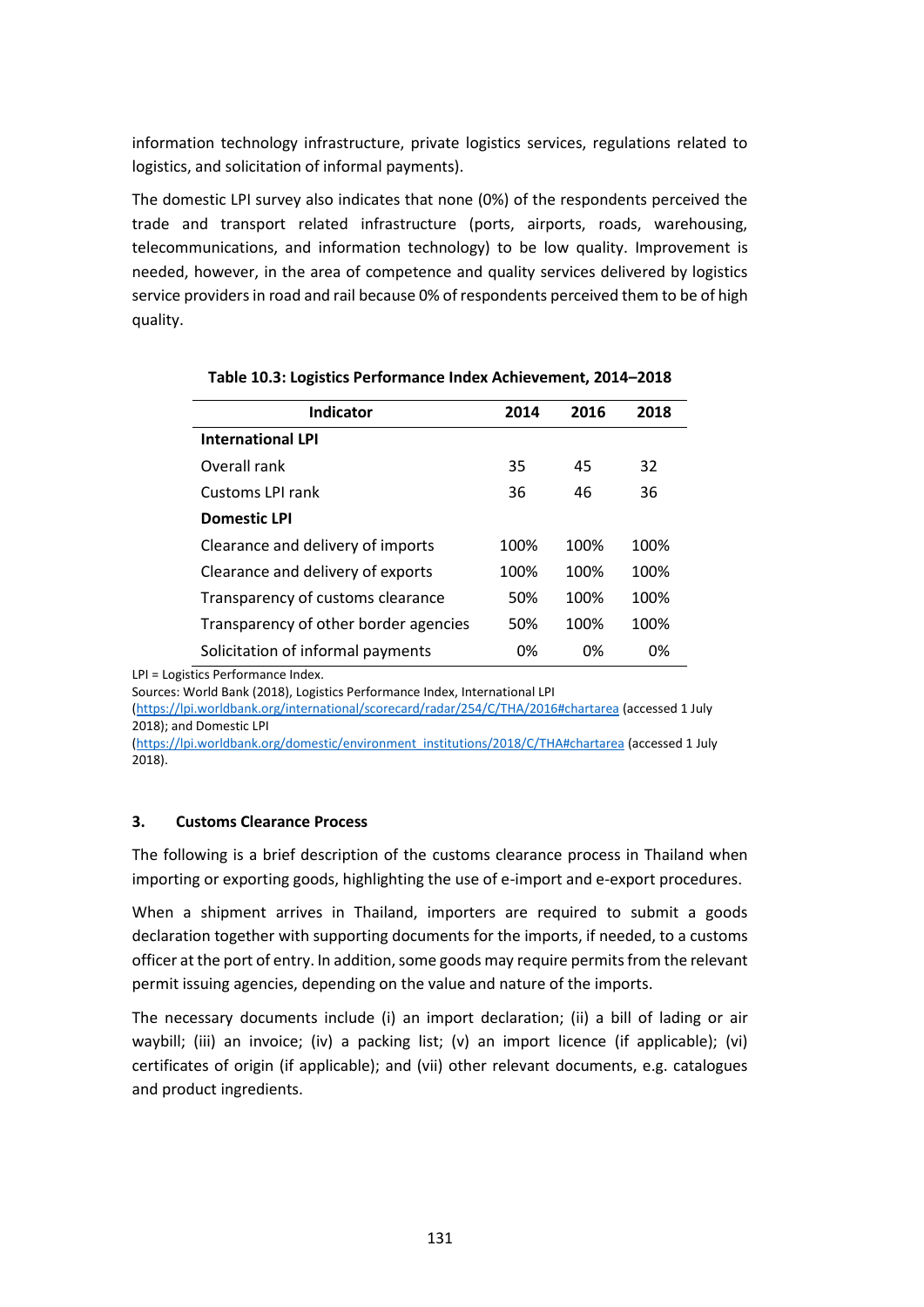#### **3.1. Customs E-Import Procedure**

Under the e-import system (Thai Customs, 2017b), relevant parties do not need to submit paper documents, as all data are transmitted electronically to the e-customs system. Generally, the declaration and clearance process undergoes four stages:

- 1. **Submission of declaration**. Shipping agents submit a ship or aircraft arrival report, along with manifest information, electronically to the e-customs system.
- 2. **Verification of the declaration**. The e-customs system verifies the data in the first stage and issues a declaration and payment numbers within a few seconds. At this stage, the goods declaration is classified into green or red lanes based on the risk management system.
- 3. **Payment of import duties and taxes**. The importer or customs broker makes the payment either at the Thai Customs Department, through banks, or via the epayment system.
- 4. **Inspection and release of cargo**. Officials inspect and finally release the cargo from customs custody.

#### **3.2. Customs E-Export Procedure**

Goods intended to be exported from Thailand are subject to normal export procedures (Thai Customs, 2017a). For customs purposes, an export is the removal of goods by ship or aircraft from a place in Thailand to a place outside Thailand. All goods being exported from Thailand are subject to control by the Thai Customs Department (TCD) and must be reported to the TCD.

The TCD's role in the exportation of goods is to ensure that all goods being exported from Thailand are reported as required; and to administer controls on behalf of permit-issuing agencies on the export of restricted goods. In addition, customs gathers information regarding the nature and volume of exports to assist the government and industry in policy and decision-making.

Unless specifically exempt, goods may not be loaded on a ship or aircraft for export unless they have been entered for export in the customs system and customs has given approval to export. Most applications for an export declaration are submitted electronically via the e-export system.

The documents required to be submitted to customs for the clearance of exports comprise (i) an export declaration; (ii) an invoice; (iii) an export licence (if applicable); and (iv) other relevant documents, e.g. catalogues and product ingredients.

Once the export declaration data have been entered into the customs computer system, they undergo automatic processing (e.g. data validation, data matching, and release status) and the cargo is released. Similar to the e-import procedure, the e-export clearance processes generally include four stages: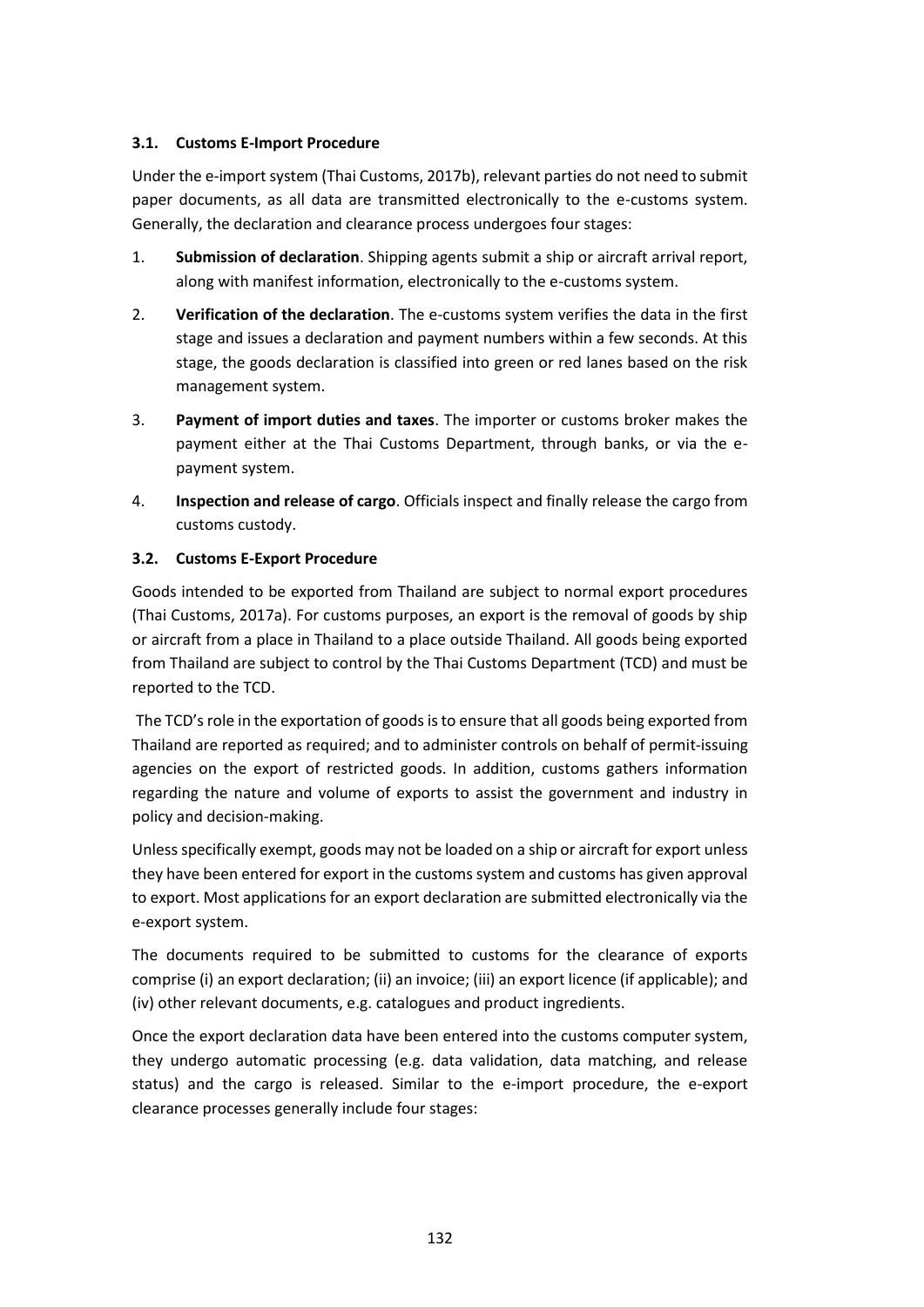- (i) **Submission of declaration**. The exporter/broker submits an export declaration in an ebXML message to the e-customs system.
- (ii) **Verification of declaration**. As soon as the e-customs system receives and validates the export declaration data, the goods declaration number and payment number are generated. Then, the response message is transmitted to the exporter/broker.
- (iii) **Payment of duties and taxes**. Payments are available either at the TCD, through banks, or via the e-payment system.
- (iv) **Inspection and release of cargo**. The freight forwarder loads cargo into containers and electronically sends a cargo control report to the e-customs system. The ecustoms system validates the data and reports any errors for immediate online correction. If no error is found, the cargo control report number is automatically generated by the system and the response message is sent to the freight forwarder and the exporter/broker.

#### **4. Results from the ASTFI Survey**

Based on the information received from the ASEAN Seamless Trade Facilitation Indicators (ASTFI) survey, the validation-cum-consultation workshop and meetings held with select agencies, as well as secondary research, have shown that Thailand is one the most advanced in the area of trade facilitation amongst the ASEAN Member States (AMS). Various agencies responded to the survey in March 2018 and participated in the validation-cum-consultation workshop and meetings held in June 2018. Some 22 major government agencies identified by Thailand, including the TCD, responded to the ASTFI questionnaires on seven components: (i) transparency and information on laws, regulations, and procedures; (ii) communication with and active engagement of the private sector; (iii) release and clearance formalities; (iv) import/export formalities; (v) cross-border coordination and transit facilitation; (vi) transport facilitation; and (vii) ecommerce.

#### **4.1. Transparency and Information on Laws, Regulations, and Procedures**

Thailand has implemented this component quite impressively. The TCD and the National Trade Repository (NTR) websites are generally well developed and user-friendly.<sup>3</sup> They contain all the relevant information, but some of the information (e.g. transit procedures and customs procedures for trans-shipments) is only available in the local language. Those regulations that are still in the Thai language should be translated to English to better serve not only the Thai speaking stakeholders but all the stakeholders. An easy-to-follow process flow is available, and the required documents are identified. Interactive information channels are available on the customs website, with an operational help desk to respond to the needs of stakeholders.

<sup>3</sup> TCD (n.d.)[, http://www.customs.go.th/](http://www.customs.go.th/) (accessed 25 June 2018); NTR (n.d.),

<http://www.thailandntr.com/en> (accessed 25 June 2018).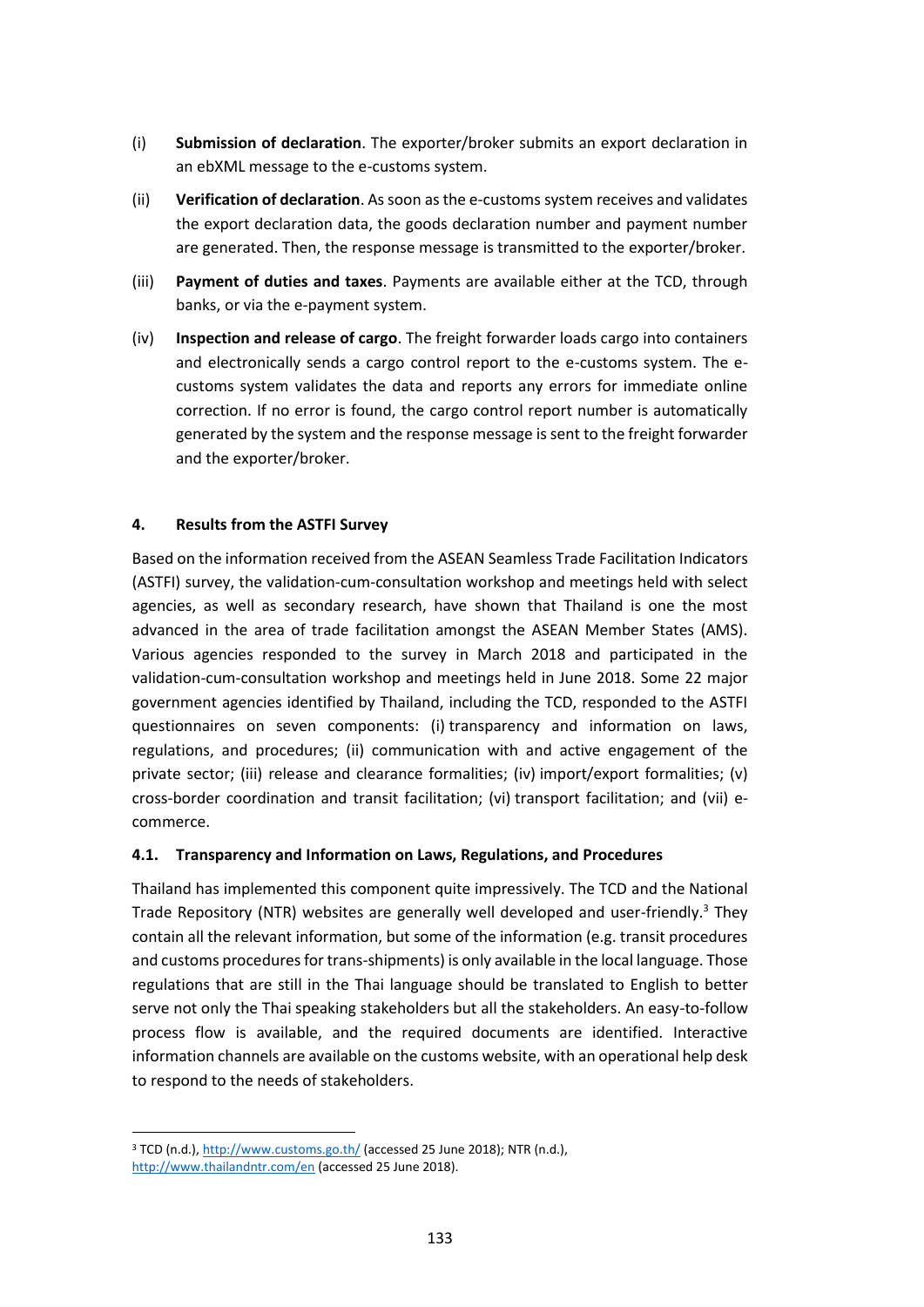Consistent with its survey results, Thailand's efforts to improve transparency and engagement with the private sector have led them to explore alternative and innovative ways of engaging the private sector. As part of its projects and strategies under Customs 4.0,<sup>4</sup> the Customs Alliances programme was introduced to provide additional collaboration between the TCD and the private sector through the Account Officer Center.

#### **4.2. Communication with and Active Engagement of the Private Sector**

For this component, Thailand has performed quite impressively. The National Trade Facilitation Committee (NTFC) under the Ministry of Commerce is functionally strong and active in its engagement with the private sector. The government's strong commitment to trade facilitation is again manifested by the leadership of the NTFC, which is chaired by the Deputy Prime Minister with the Minister of Commerce as vice-chair. The NTFC has a subcommittee which is chaired by the permanent secretary or deputy permanent secretary of the Ministry of Commerce, with the directors general of relevant agencies as members.

The NTFC has the authority to manage and supervise agencies in Thailand to fulfil the trade facilitation commitments of the World Trade Organization Trade Facilitation Agreement (WTO-TFA), the ASEAN Trade in Goods Agreement (ATIGA), and other trade facilitation related agreements in the future. Strong private sector participation in the NTFC is very important, as it should also be able to provide guidance/direction for the implementation of policies on trade facilitation across free trade agreements and other relevant agreements with trade facilitation commitments.

Formal structures for stakeholder consultations – including those catering to micro, small, and medium-sized enterprises – are available at the TCD as well as other major agencies. An important note to mention is the requirement in Article 77 of New Thailand's Constitution that requires government agencies to conduct a public consultation when they want to introduce new regulations.

#### **4.3. Release and Clearance Formalities**

Despite its impressive performance, there is plenty of room for improvement in this component. For example, the dwell time report is not published and the Time Release Study report is only published on an ad hoc basis and so far has been conducted only in one port. The non-implementation of the self-certification scheme on rules of origin in ASEAN has also placed Thailand in a pilot stage similar to the other AMS.

The TCD carries out risk management, where the inspection is based on risk factors. The application of risk management by the TCD is consistent with its rules and regulations to ensure compliance with international best practices in risk management. For alerted goods, the TCD usually conducts several processes before undertaking physical inspection

<sup>4</sup> Customs 4.0 came from Thai national policy – Thailand 4.0, which is an economic model that aims to unlock the country from several economic challenges resulting from past economic development models which place emphasis on agriculture (Thailand 1.0), light industry (Thailand 2.0), and advanced industry (Thailand 3.0). These challenges include 'a middle income trap', 'an inequality trap', and 'an imbalanced trap'. For more information: http://thaiembdc.org/thailand-4-0-2/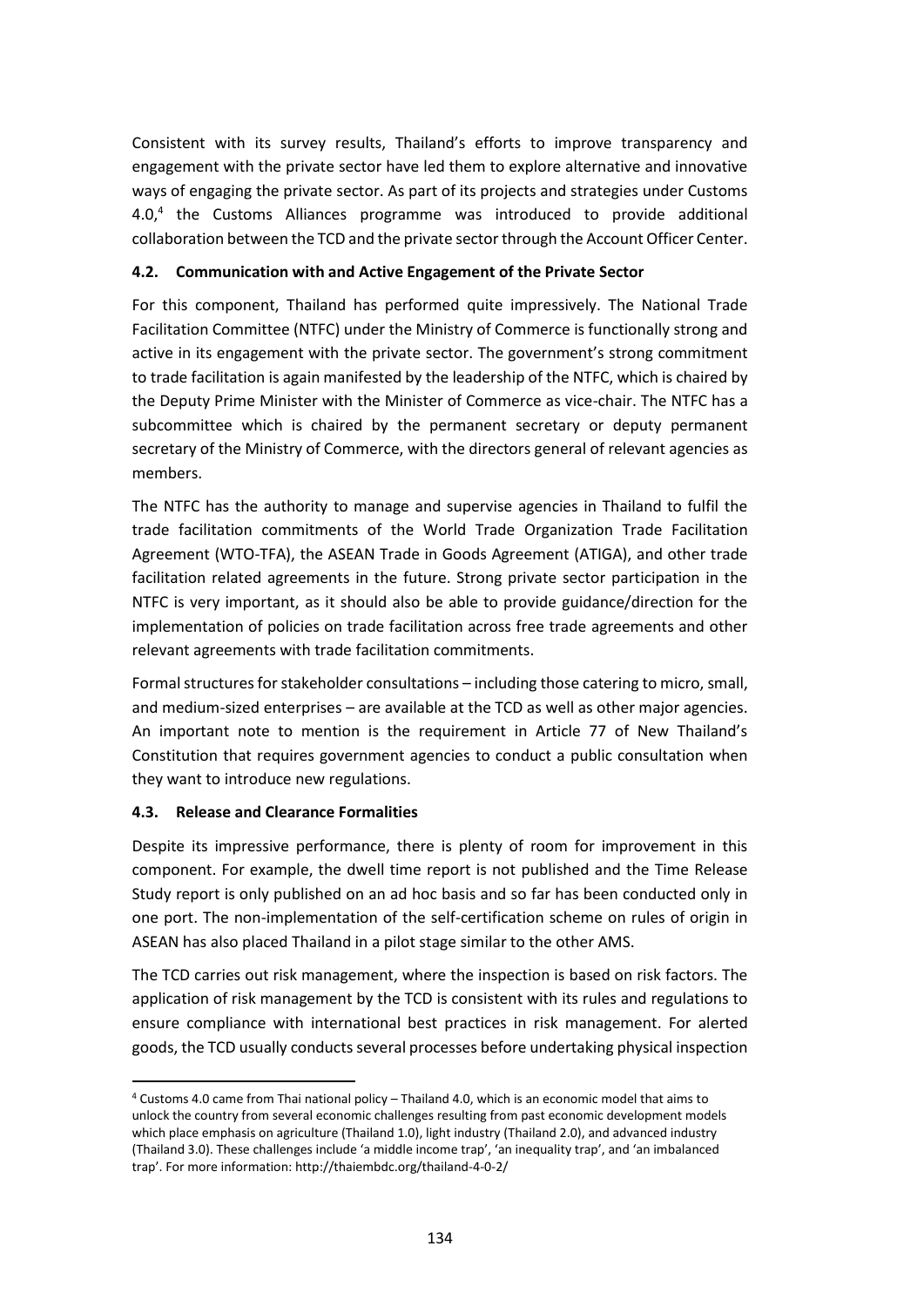(e.g. document checks) and non-intrusive inspections (e.g. x-ray). As part of the practice, and stipulated in the old regulation, the inspection is expected to be finished within the day (office hours). Although the new guidelines do not explicitly indicate the deadline for completing the inspection, they require officers to perform the inspections immediately after the letter for inspection is sent out.

Electronic payments are accepted by the TCD and some agencies, with others working to develop e-payment facilities. The use of electronic payments is important, especially at airports or border crossings, to facilitate payment and ensure that all relevant duties are collected.

The TCD allows the release of goods with a full declaration of entry and the submission of documents and manifest. At the moment, Thailand has pre-arrival processing only for air and sea, but not for land – even though it shares land borders with certain countries. There seems to be no urgent need for pre-arrival processing for land. Even if there is prearrival processing, vehicles still queue at the border due to the limited infrastructure facilities.

Advance Rulings for valuation and classification, the appeal and review mechanism, and post-clearance audit; and trade facilitation measures for Trusted Traders or Authorised Economic Operators (AEOs) are available and implemented by the TCD.

The TCD provides an advance ruling on tariff classification, customs valuation, and rules of origin. An advance ruling can be issued 30 working days after the receipt of the application, and an importer should submit the application prior to importation. An Advance Ruling request can be submitted online. Through a mobile app, an applicant can keep track of the results of the Advance Rulings application, including appeals, and the TCD informs the applicant of the application for the issuance of Advance Rulings.

An applicant can request an Advance Ruling at responsible bureaus or offices. For Advance Rulings on tariff classification and rules of origin, the responsible bureau is the Customs Tariff Bureau, while for Advance Rulings on customs valuation, the responsible bureau is the Customs Standard Procedure and Valuation Bureau. The results of Advance Rulings are valid for 2 years after the date of issuance. If the person who requests an Advance Ruling is not satisfied with the advice, he/she may request a review within 15 days after the issuance of such Advance Ruling. About 1,400 Advance Ruling requests are made annually for tariff ruling applications, while few requests or applications are received for Advance Rulings on valuation and rules of origin. Advance Rulings issued are published for transparency and to serve as reference for the public prior to requesting advance rulings on issues that have already been adjudicated.

To ensure security in the supply chain, Thailand has established the AEO programme, under which it provides incentives and benefits to trusted operators. The establishment of AEOs would be more effective if mutual recognition arrangements (MRAs) were put in place. Although AMS have established MRAs with other countries, currently only Thailand and Singapore have established MRAs with each other amongst the AMS. Like other AMS, Thailand has also established MRAs with Hong Kong and Korea.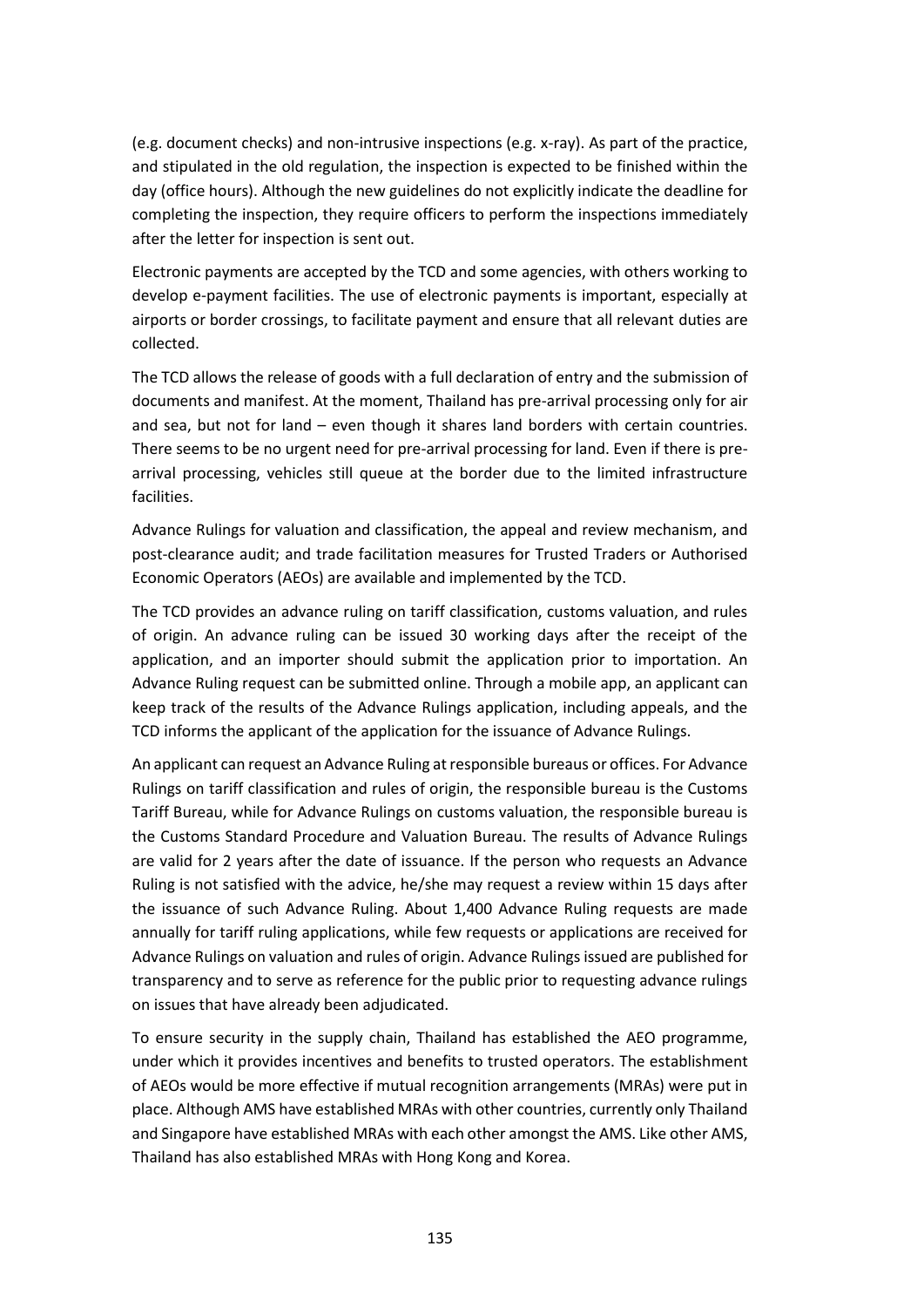It is also worth noting that Thailand has instituted a Voluntary Audit Programme that allows traders to submit themselves to audit voluntarily, which could reduce the cost of liability, if any.

Thailand is also one of the few countries in ASEAN that has acceded to the Istanbul Convention, which allows the temporary admission of goods without payment of duties or taxes. Temporary admission is an important aspect of the customs procedures and processes, as it impacts the area of trade facilitation and helps countries that are experiencing calamities. Heavy equipment used to build structures such as bridges can be allowed to enter the territory temporarily without the payment of duties or taxes, and the equipment can be pulled out later.

#### **4.4. Import/Export Formalities and Coordination**

The TCD indicated that traders/clients are not allowed to attach digital copies when filing entry declarations due to limitations in the customs system. In addition to the system limitation, a TCD notification<sup>5</sup> prohibits the acceptance of digital copies. The TCD has, however, indicated that it will be developing a system that would allow the acceptance of digital copies.

Almost all Thai government agencies are linked to the National Single Window (NSW) either by using their own system or going through the NSW web portal.<sup>6</sup> Thailand's NSW is one of the more advanced single window systems in ASEAN. An important aspect of Thailand's success in its NSW is the whole-of-government approach and having strong institutional support in the TCD. More than 30 government agencies are connected to the Thai NSW. Thailand is also one of five AMS that are part of the live implementation of the e-ATIGA Certificate of Origin Form D exchange under the ASEAN Single Window (ASW). At the moment, Thailand is looking at how the NSW will be integrated to its NTR.

#### **4.5. Cross-Border Coordination and Transit Facilitation**

Despite the fully functional computerised system for transit, the border-crossing operational coordination with neighbouring countries, transit guarantee mechanism, and simplified procedures for Authorised Transit Traders remain limited. A paper-based transit guarantee mechanism is in place, but the implementation of the ASEAN Customs Transit System would be particularly helpful in the establishment of this guarantee mechanism.

To improve the indicators of this component, region-wide implementation of ASEAN protocols such as the ASEAN Framework Agreement on the Facilitation of Goods in Transit (AFAFGIT) would be beneficial. Thailand's new Customs Act, 2017 provides that transit goods shall operate under international agreement. Thailand is working to hasten the ratification process of the AFAFGIT, together with bilateral memoranda of understanding

<sup>5</sup> Customs Department Notification No. 25/BE2557 (2014) on Registration as a Customs Clearance or Conduct of a Customs Procedure.

<sup>6</sup> http://www.thainsw.net/INSW/index.jsp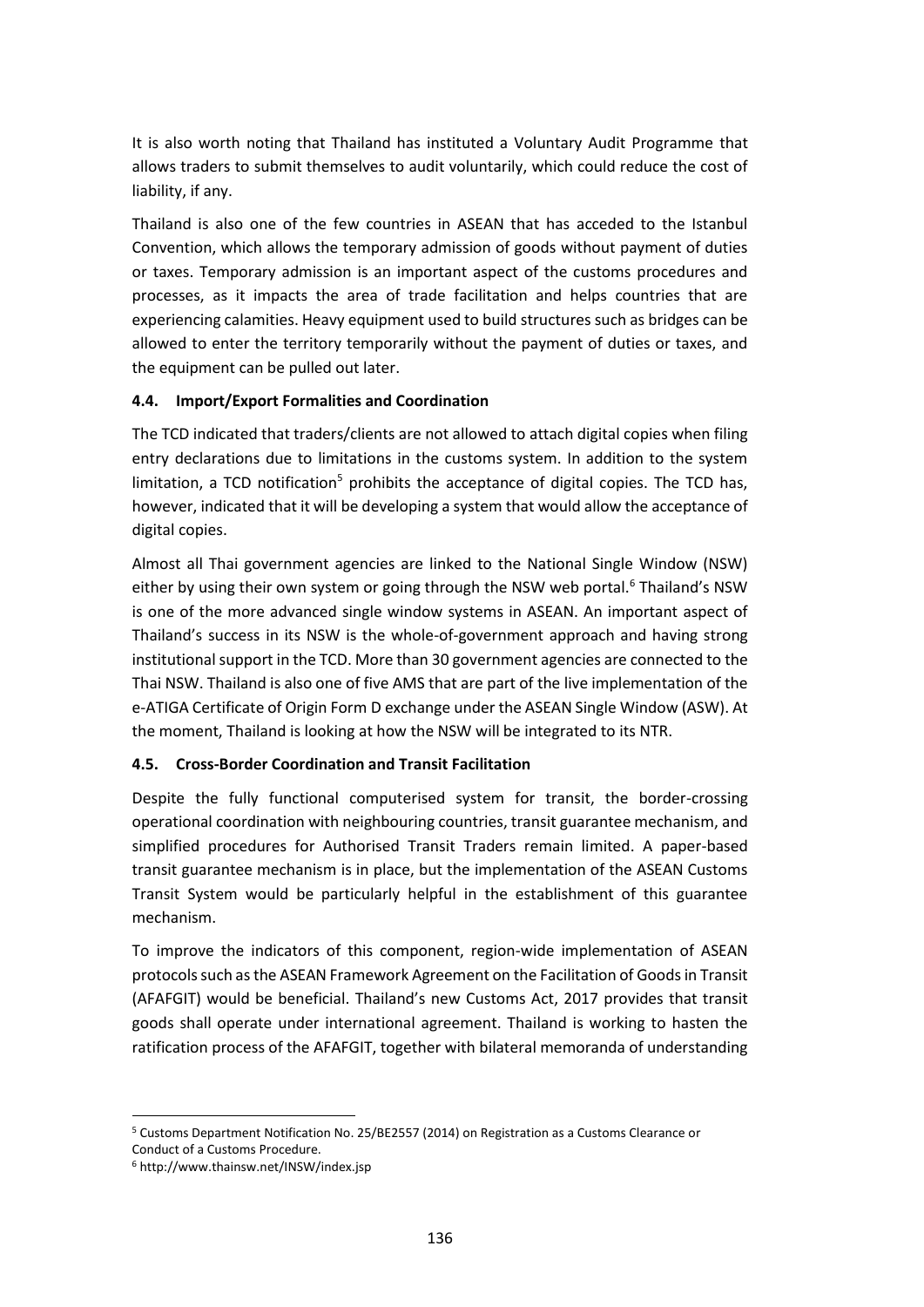with neighbouring countries, while using temporary internal measures to allow goods in transit operation.

#### **4.6. Transport Facilitation**

Thailand needs to improve its transport facilitation due to the lack of operationalisation of protocols under the AFAFGIT and the ASEAN Framework Agreement on Facilitation of Inter-State. Transport (AFAFIST). Likewise, with respect to the operationalisation of the AFAFIST and the ASEAN Framework Agreement on Multimodal Transport (AFAMT), only the AFAMT has been operationalised. However, national laws and regulations, including the implementation structure and system, are in place.

Although there is an electronic data interchange in the main port, no port community system (PCS) is being operated. Laem Chabang could be considered a PCS, but available information could not confirm its status as a PCS.

#### **4.7. E-commerce**

Thailand's implementation of e-commerce is relatively high compared with most AMS. Thailand has an established legal framework for interoperable, mutually recognised, secure, reliable, and user-friendly e-identification and authorisation. It has implemented the national e-legal transaction acts, while legislation on authorisation and security is being developed. Amongst those enactments are the Electronic Transaction Act (2001), and its amended version in 2008, including secondary legislation to exemplify selected methods of e-transactions (2006), monitoring of e-transactions (2008), and the safety of e-transactions (2010).

Related bills that are in the process of development include the personal information act, whose draft has been approved in principle by the cabinet and is being reviewed by the Council of State before resubmission to the cabinet and subsequently to the National Assembly for final approval. Meanwhile, the bill on cybersecurity is being drafted.

Thailand's current regime waives both customs duties and value-added tax (VAT) for any goods valued within ฿1,500 (*de minimis* value) that are delivered across borders to Thailand. For electronic transmissions, Thailand follows the World Trade Organization Moratorium on Customs Duties on Electronic Transmissions. However, a study is ongoing in the Ministry of Finance on ways to collect internal tax or VAT on goods delivered across borders to create a level playing field for e-commerce for both domestic and foreign business entities.

Thailand provides protection for consumers using e-commerce at a similar level of protection to that provided for consumers of other forms of commerce. Consumer protection-related legislation is already in place, e.g. Consumer Protection Act, B.E. 2522 (1979) and Product Liability Act, B.E. 2551 (2008).

On cross-border e-commerce dispute settlement, the Thailand Arbitration Center has conducted a study on developing an online dispute resolution mechanism. The pilot system, called TalkDD, has been developed and will soon be pilot tested. There is a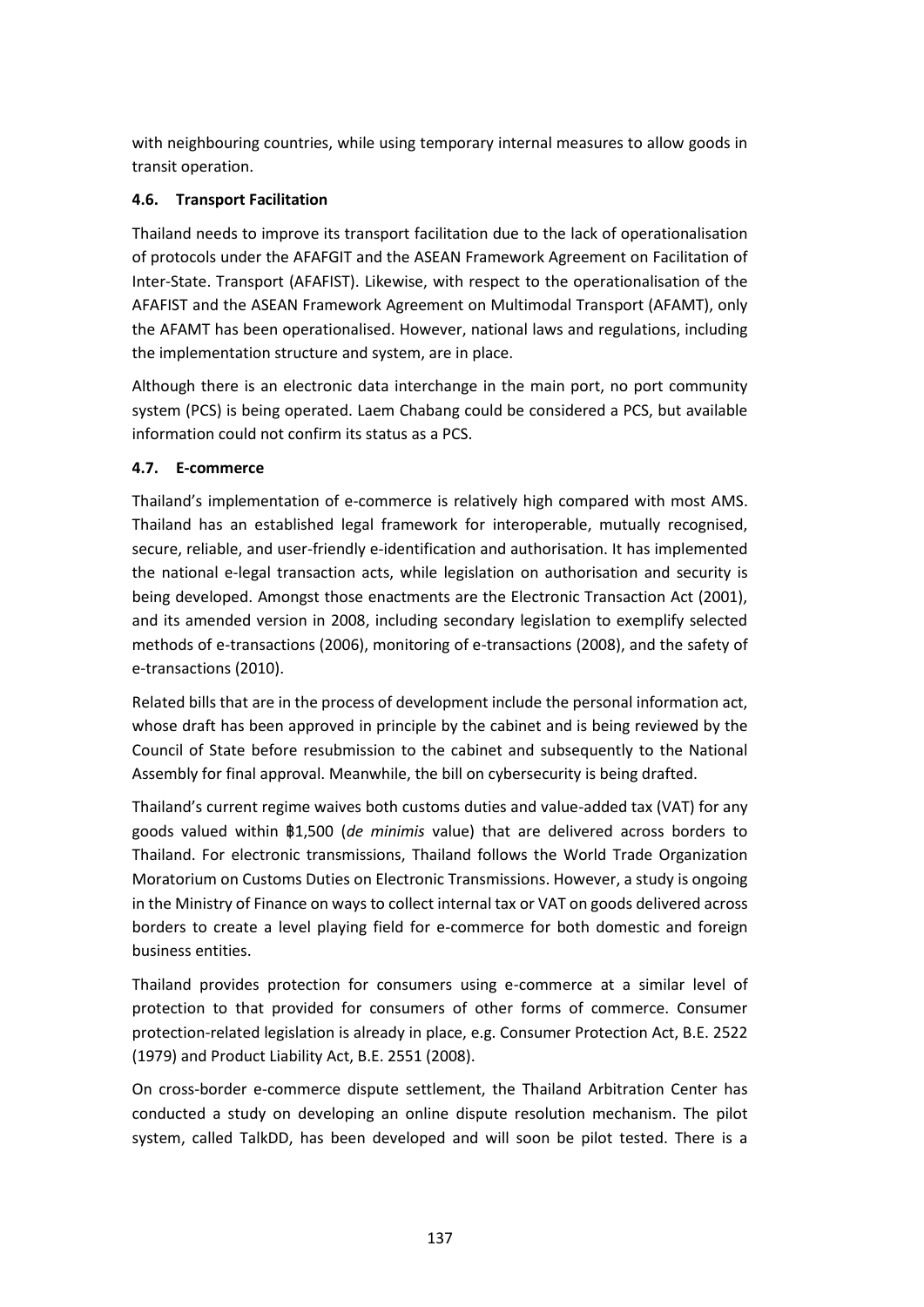bilateral memorandum of understanding between Thailand and Korea on the legal framework for domestic and cross-border e-commerce dispute settlement.

#### **5. Key Recommendations**

Overall, Thailand has done quite well in improving its trade facilitation environment. Based on the survey results and the information from secondary sources such as the World Bank's Ease of Doing Business trading across borders indicators and the Logistics Performance Index, Thailand also did well. There are, however, some specific recommendations that would help address or improve the specific components.

#### **5.1. Transparency and Information on Laws, Regulations, and Procedures**

Thailand has made most of the relevant information under this component available on the websites of customs, major agencies, and the NTR. But transparency requires allowing better access to information by all stakeholders. The translation of some of Thailand's customs laws and regulations to English, e.g. transit and trans-shipment information, would provide better access for other stakeholders. In case of difficulty in the English translation, an initial step could be a brief explanation in English and even a flow chart or business process in English on the procedures and requirements would help a lot.

Information on the goods being regulated should also be available, especially if certain goods/products are regulated by multiple agencies. Having the information available will also provide the opportunity and a good reference for the multiple agencies involved in regulating certain products to streamline procedures and documentary requirements. Continuous 'populating' and updating of the NTR – especially non-tariff measures, which are increasing in number – should be a priority. The Economic Research Institute for ASEAN and East Asia (ERIA)–United Nations Conference on Trade and Development (UNCTAD) NTM database<sup>7</sup> would be a good resource for this process of updating the NTMs section of the NTR

The interactive channels should be tested or checked constantly to ensure that they are available/accessible.

#### **5.2. Communication with and Active Engagement of the Private Sector**

Although Thailand has a functional NTFC, private sector membership of the committee, including its working group, should be ensured. Enhancing and developing the NTFC as a clearing house would ensure consistent application or implementation of trade facilitation reforms across agreements/international commitments, and perhaps set the policy direction on trade facilitation matters.

A regular consultation mechanism for micro, small, and medium-sized enterprises should be established/enhanced, leveraging existing groupings or associations.

<sup>7</sup> TRAINS: The Global Database on Non-Tariff Measures (n.d.)[, https://trains.unctad.org/Default.aspx](https://trains.unctad.org/Default.aspx) (accessed 10 June 2018).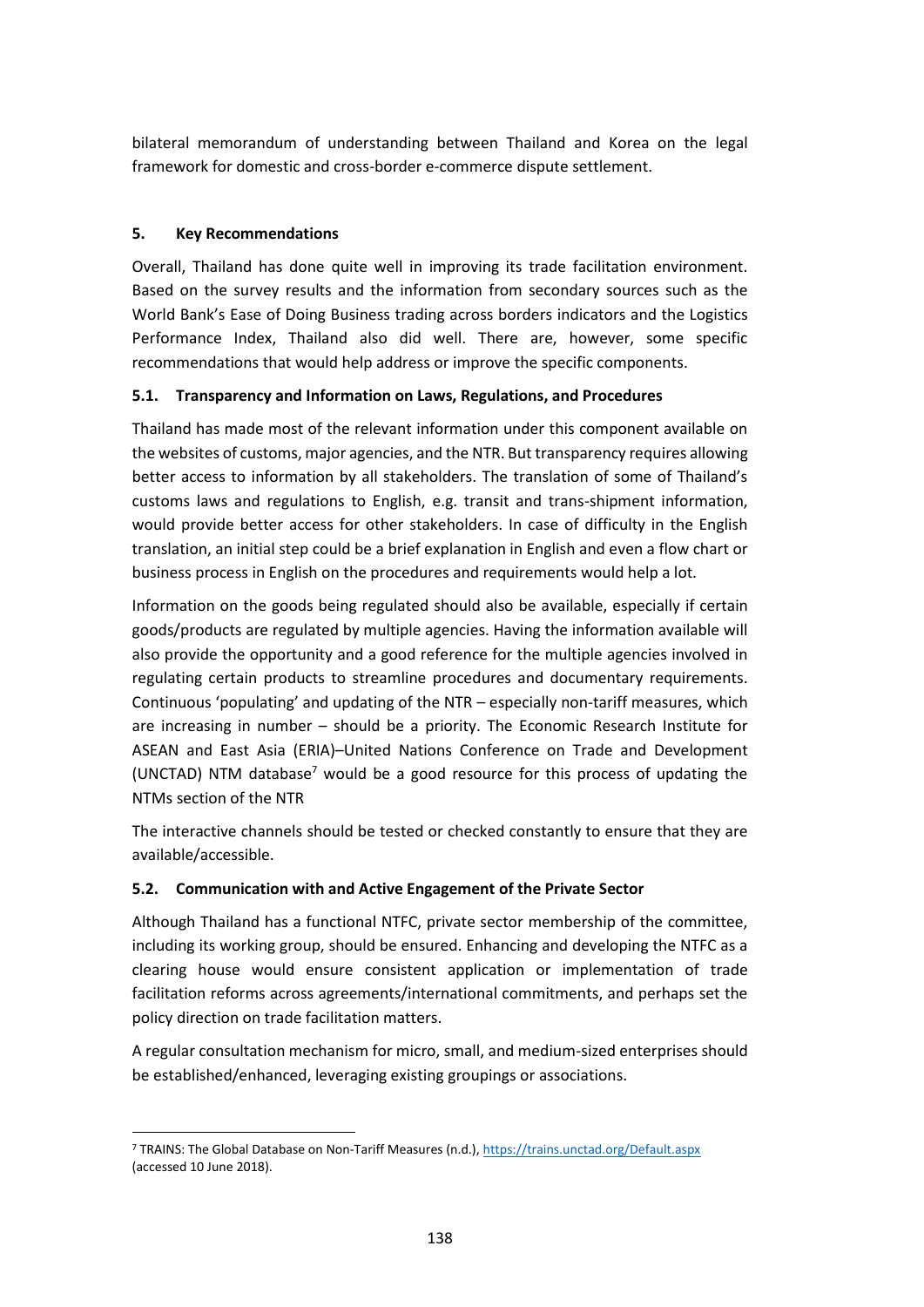#### **5.3. Release and Clearance Formalities**

The implementation of the Customs Intelligence Center would be very helpful for Thailand in building its risk management capacity. There may be a need to clarify what type of risk management is applicable for customs and major agencies, including its implementation, to ensure appropriate interventions. Risk management application depends on the goods covered, agencies involved, and parameters set. Subsequent ASTFI questionnaires should take this even deeper to capture and better understand the appropriateness of the application of risk management for customs and major agencies.

The challenges of establishing an e-payment mechanism/infrastructure should be assessed. The set-up may require coordination and consultation with other agencies, e.g. the Ministry of Finance and the Treasury Department, as well as private e-payment facilities. The government is losing revenue because of lack of e-payment facilities, e.g. credit cards at airports for dutiable goods.

Customs should work closely with port authorities and terminal operators on the publication of average dwell times. It should coordinate/work with the Asian Development Bank and other AMS (e.g. Indonesia) to undertake Time Release Studies. It should also share experiences and practices with other AMS, e.g. Indonesia and Malaysia.

Implementing expedited shipments for land cargo has been challenging. Long queues at land borders cannot be addressed by simplified procedures alone, but infrastructure requirements could be examined to address such queues.

Thailand should work with other AMS for the immediate implementation of the ASEANwide self-certification system on rules of origin, and eventually the use of e-selfcertification through the ASW system.

#### **5.4. Import/Export Formalities**

Thailand is working to address the restriction of attaching supporting documents to entry declarations. An effective NSW/ASW could make this concern moot, as documents could be submitted through the NSW/ASW. If this is a system-related issue, it could easily be addressed, but if the implementation is related to government policy, this should be carefully discussed and eventually addressed to facilitate its eventual implementation.

Continuous streamlining of business processes, including documentary requirements, is necessary for an effective and efficient NSW. Integrating other systems is also essential.

The integration of the NSW with the NTR/ASEAN Trade Repository should be pursued as they are complementary in providing information and facilitating the clearance of goods. A fully integrated system – not only providing links, but actual integration of the systems – would allow the clearance of goods based on the information required and the regulations in place.

Government policy should be examined to find ways to align the working hours of border agencies in Thailand. This is especially important for Thailand because of the multiple borders it shares with other AMS.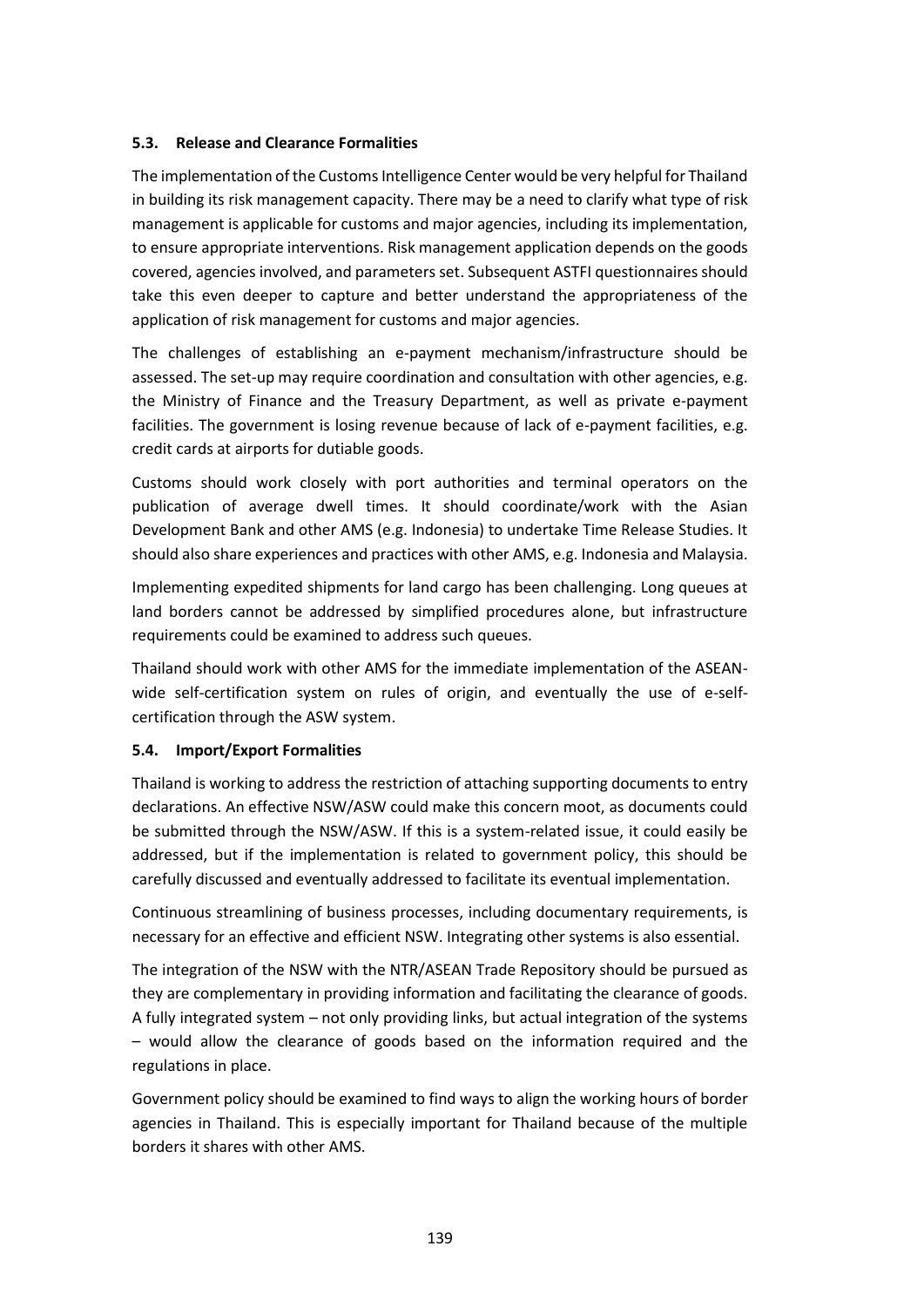#### **5.5. Cross-Border Coordination and Transit Facilitation**

Leveraging the existing ASEAN bodies as a forum to explore memoranda of understanding with other AMS for transborder institutional arrangements and cooperation should be considered.

#### **5.6. Transport Facilitation**

The various agreements should be implemented by expediting ratification, and developing enabling legislation and rules and regulations. Thailand should work with other AMS, as some harmonisation of procedures is done at the regional level, especially for protocols that require regional agreement.

#### **5.7. E-Commerce**

The conclusion of the ASEAN e-commerce framework brings momentum to the work and development of e-commerce in the region. Thailand, as an active user and proponent of e-commerce, could support and lead in areas such as the revenue collection framework and online dispute settlement, especially in areas that are still being considered and studies are being conducted and pursued.